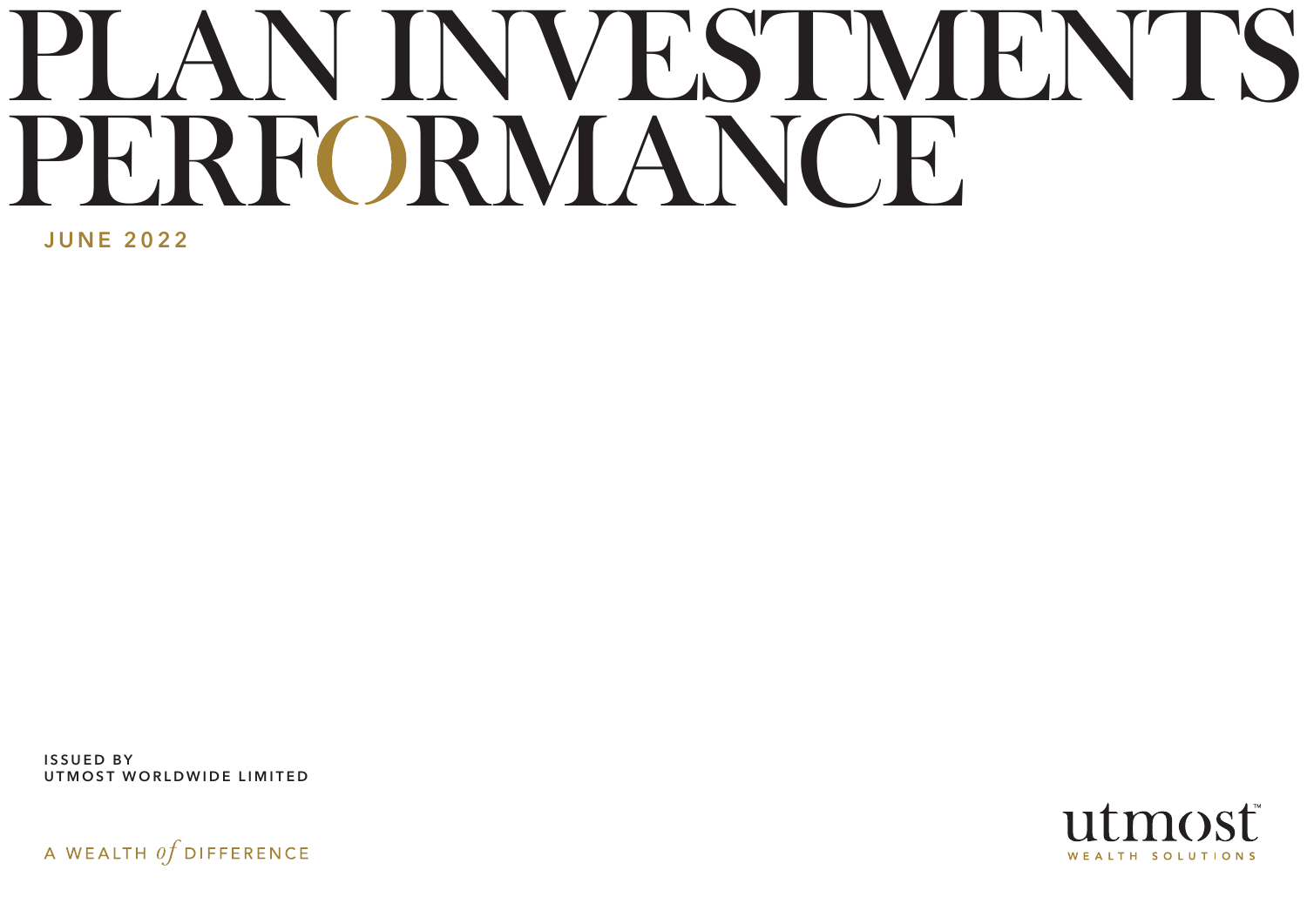#### PI AN INVESTMENTS PERFORMANCE

We have selected an extensive range of Plan Investments to maximise your investment opportunities through your FOCUS Plan. Most offer potential for growth and each is managed by world-class professional asset managers. The Plan Investments range from those suitable for the risk-averse through to those willing to take a high level of risk.

These performance figures should be read in conjunction with the following documents, which include full details of the FOCUS product and its available Plan Investments, including fees and charges which will impact negatively on individual invetment returns:

- › Plan Investments Brochure
- › Product Technical Brochure and Terms and Conditions

#### SYNTHETIC RISK AND REWARD PROFILE

#### INDUSTRY STANDARD

To help you select the Plan Investments that best fit with your approach to risk, Utmost Worldwide Limited use the Synthetic Risk and Reward Indicator (SRRI)^. This does not constitute investment advice and should be used as a guidance tool only. For more information on SRRI please refer to our Plan Investments Brochure.



#### INTERPRETATION

References to 'we', 'us', 'our' or 'Utmost Worldwide' mean Utmost Worldwide Limited. References to 'you' or 'your' mean a Planholder. We have written this document in the singular, which includes the plural, and vice versa. Likewise, the masculine includes all other genders.

Capitalised terms shall have the same meaning as the defined terms within your Terms and Conditions and in the Product Technical Brochure.

'Plan Investment' means a notional investment created within your Plan, which corresponds to an Utmost Investment, and which is used to determine the value of your Plan.

'Utmost Investment' means an underlying fund, as applicable, purchased by us to correspond to Plan Investments selected by you.

#### I MPO R TA N T N OT F S

^The 'Synthetic Risk and Reward Indicator (SRRI) was defined in 2009 by the Committee of European Securities Regulators (CESR) with the aim of providing investors with a method of assessing an underlying fund's risk. This SRRI calculation has been provided by Morningstar based on guidelines provided by the European Securities and Markets Authority (ESMA) and Morningstar's interpretation, methodology and implementation of said guidelines.

Please note that the categorisation of a Plan Investment is not constant and may change overtime.

© 2022 Morningstar. All Rights Reserved. The information, data, analyses and opinions ("Information") contained herein: (1) include the proprietary information of Morningstar and Morningstar's third party licensors; (2) may not be copied or redistributed except as specifically authorised;(3) do not constitute investment advice;(4) are provided solely for informational purposes; (5) are not warranted to be complete, accurate or timely; and (6) may be drawn from fund data published on various dates. Morningstar is not responsible for any trading decisions, damages or other losses related to the Information or its use. Please verify all of the Information before using it and don't make any investment decision except upon the advice of a professional financial adviser.

Morningstar is a leading provider of independent investment research in North America, Europe, Australia, and Asia and Morningstar Inc. is an independent entity to Utmost Worldwide Limited.

We link the benefits of your Plan to the return from your chosen Plan Investments which is subject at all times to investment risks and market fluctuations.

Utmost Worldwide calculates the return and value of your Plan based on the performance and value of your Plan Investments.

It is your responsibility to read and understand the offering documents relating to the Plan Investment(s) that you or any third party authorised by you are considering for selection. Each Plan Investment is subject to investment risks, including market risk, interest rate risk and exchange rate fluctuations. The Plan Investment options available to you will have different features and risk profiles and some may be of high risk. The value of Plan Investments and their performance may go down as well as up.

You should note that investment involves risk. Past performance is not indicative of future performance, and you may not get back the full amount that you invested, particularly in the early years of your Plan.

Planholders and/or their investment advisers are responsible for their investment decisions and any choice of Plan Investments is entirely at their own risk. Please note that the value of Plan Investments (as well as the income accruing to an investment) may go down as well as up.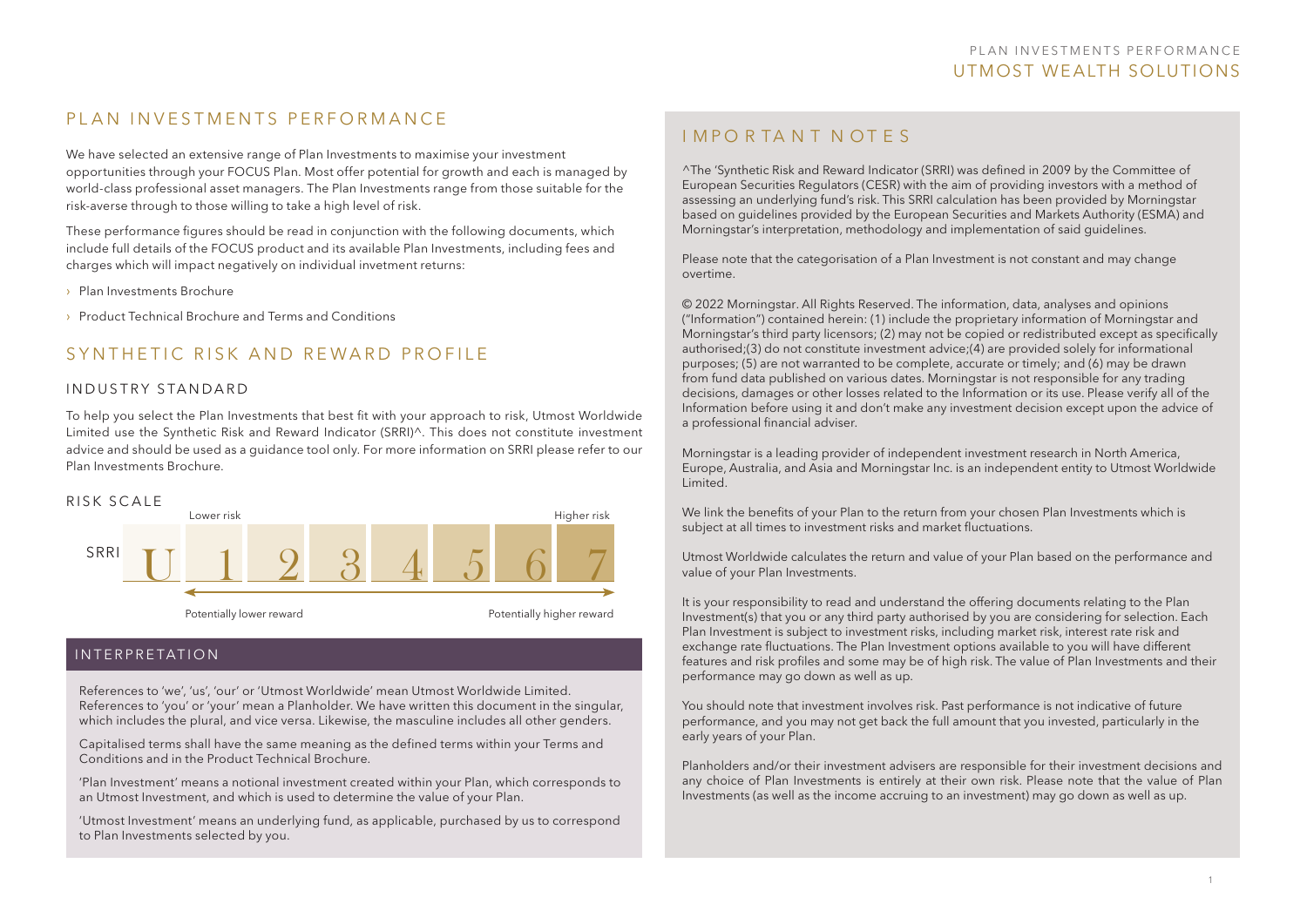|                                                    |              |                    |            |            |                    |                              |         |                          |            |                          |                  |                         |                          |                             |                   |                 |            |         | Page 3 of 6        |
|----------------------------------------------------|--------------|--------------------|------------|------------|--------------------|------------------------------|---------|--------------------------|------------|--------------------------|------------------|-------------------------|--------------------------|-----------------------------|-------------------|-----------------|------------|---------|--------------------|
| <b>LONG TERM PERF</b>                              |              |                    |            |            |                    | <b>US Dollar Converted %</b> |         |                          |            |                          |                  | <b>Euro Converted %</b> |                          | <b>Sterling Converted %</b> |                   |                 |            |         |                    |
| Name                                               | <b>ISIN</b>  | <b>Launch Date</b> | Bid        | <b>CAG</b> | 3M                 | 1Υ                           | 3Υ      | 5Υ                       | <b>CAG</b> | 3M                       | 1Υ               | 3Υ                      | 5Υ                       | <b>CAG</b>                  | 3M                | 1Y              | 3Υ         | 5Υ      | <b>Return Date</b> |
| <b>SRRI RATING - 3</b>                             |              |                    |            |            |                    |                              |         |                          |            |                          |                  |                         |                          |                             |                   |                 |            |         |                    |
| <b>DEBT FUND</b>                                   |              |                    |            |            |                    |                              |         |                          |            |                          |                  |                         |                          |                             |                   |                 |            |         |                    |
| Jupiter Dynamic Bd D £ Hsc Acc S                   | LU0895806098 | 03/04/2013         | 13.40 GBP  |            | 1.22 -11.92 -17.90 |                              | 0.97    | 2.93                     | 3.19       | $-7.65$                  | $-6.29$          | 5.04                    | 8.04                     | 3.74                        | $-6.23$           | $-7.39$         | 0.98       | 5.43    | 31/05/2022         |
| Jupiter Dynamic Bd I \$ Hsc Acc S                  | LU0853555976 | 15/01/2016         | 12.07 USD  | 3.00       | $-6.22$            | $-7.23$                      | 3.07    | 11.14                    | 3.35       | $-1.67$                  | 5.89             | 7.22                    | 16.67                    | 5.07                        | $-0.16$           | 4.64            | 3.08       | 13.84   | 31/05/2022         |
| Jupiter Dynamic Bond I EUR Acc S                   | LU0853555893 | 05/12/2012         | 13.13 EUR  |            | 0.78 -10.81 -19.38 |                              | -4.88   | $-3.41$                  | 2.91       | $-6.48$                  | $-7.99$          | $-1.05$                 | 1.39                     | 3.41                        | $-5.04$           | $-9.07$         | $-4.88$    | $-1.06$ | 31/05/2022         |
| Vanguard $\epsilon$ Govt Bd Idx $\epsilon$ Acc $S$ | IE0007472990 | 29/09/2000         | 215.00 EUR |            |                    | 4.53 -11.88 -21.66 -10.68    |         | $-7.36$                  | 3.60       | -7.61                    | $-10.59$         | -7.08                   | $-2.76$                  | 5.30                        |                   | $-6.19 - 11.64$ | $-10.67$   | $-5.11$ | 31/05/2022         |
| Vanguard U.S. Govt Bd Idx \$ Acc S                 | IE0007471927 | 31/01/2002         | 189.81 USD | 3.20       |                    | $-5.89$ $-7.53$ $-1.29$      |         | 3.78                     | 2.10       | $-1.32$                  | 5.53             | 2.68                    | 8.94                     | 3.79                        | 0.20              | 4.29 -1.29      |            | 6.30    | 31/05/2022         |
| <b>SRRI RATING - 4</b>                             |              |                    |            |            |                    |                              |         |                          |            |                          |                  |                         |                          |                             |                   |                 |            |         |                    |
| <b>ASSET ALLOCATION FUND</b>                       |              |                    |            |            |                    |                              |         |                          |            |                          |                  |                         |                          |                             |                   |                 |            |         |                    |
| Fidelity GIb MIt Ast Inc Y-Acc-EUR H S             | LU1097728445 | 28/08/2014         | 11.56 EUR  | $-0.80$    | $-8.05$            | $-19.49$                     | $-2.35$ | $-0.97$                  | 1.89       | $-3.59$                  | $-8.11$          | 1.58                    | 3.96                     | 2.78                        | $-2.10$           | $-9.19$         | $-2.34$    | 1.44    | 31/05/2022         |
| Fidelity Glb MIt Ast Inc Y-Acc-USD S               | LU1797663298 | 28/03/2018         | 11.03 USD  | 2.38       | $-4.25$            | $-9.22$                      | 4.25    | $\overline{\phantom{a}}$ | 5.93       | 0.39                     | 3.61             | 8.45                    | $\overline{\phantom{a}}$ | 5.17                        | 1.93              | 2.39            | 4.26       |         | 31/05/2022         |
| Fidelity MItAsst Income W Acc S                    | GB00BJ4L7S87 | 13/02/2019         | 106.70 GBX | 1.31       |                    | $-8.72 - 16.21$              | 3.69    | 4.35                     | 2.95       | $-4.29$                  | $-4.37$          | 7.86                    | 9.54                     | 4.46                        | $-2.82$           | $-5.49$         | 3.69       | 6.89    | 31/05/2022         |
| <b>DEBT FUND</b>                                   |              |                    |            |            |                    |                              |         |                          |            |                          |                  |                         |                          |                             |                   |                 |            |         |                    |
| Federated Hermes MItStgy Crdt F EUR AccH S         | IE00BKRCNG56 | 08/05/2014         | 2.24 EUR   | $-1.76$    | $-8.11$            | $-19.21$                     | $-3.41$ | $-4.27$                  | 1.43       | $-3.65$                  | $-7.79$          | 0.48                    | 0.49                     | 1.92                        | $-2.17$           | $-8.88$         | $-3.40$    | $-1.94$ | 31/05/2022         |
| Federated Hermes MItStgy Crdt F GBP AccH S         | IE00BKRCNB02 | 07/05/2014         | 1.19 GBP   | $-1.52$    |                    | $-9.28 - 17.60$              | 2.50    | 2.09                     | 1.73       | $-4.88$                  | $-5.96$          | 6.62                    | 7.16                     | 2.18                        | $-3.42$           | $-7.06$         | 2.51       | 4.57    | 31/05/2022         |
| Federated Hermes MItStgy Crdt F USD Acc S          | IE00BKRCNJ87 | 07/05/2014         | 2.54 USD   | 3.02       | $-3.30$            | $-6.93$                      | 5.35    | 11.28                    | 6.43       | 1.39                     | 6.22             | 9.59                    | 16.81                    | 6.89                        | 2.94              | 4.97            | 5.36       | 13.98   | 31/05/2022         |
| Oaktree (Lux.) Fds-Glbl HY Bd I\$Acc               | LU0854925434 | 02/07/2013         | 140.38 USD | 3.88       | $-4.07$            | $-5.03$                      | 8.12    | 14.06                    | 6.19       | 0.58                     | 8.39             | 12.47                   | 19.73                    | 6.06                        | 2.13              | 7.11            | 8.13       | 16.83   | 31/05/2022         |
| Oaktree (Lux.) Fds-GIbI HY Bd Ih£Acc               | LU0854925780 | 17/11/2016         | 113.05 GBP | 2.49       | $-10.10 - 16.08$   |                              | 4.34    | 4.06                     | 2.42       | $-5.74$                  | $-4.22$          | 8.54                    | 9.23                     | 2.24                        | $-4.29$           | $-5.35$         | 4.35       | 6.59    | 31/05/2022         |
| Oaktree (Lux.) Fds-Glbl HY Bd Ih€Acc               | LU0854925517 | 23/05/2014         | 111.25 EUR | $-1.66$    |                    | $-8.92 -17.53 -1.09$         |         | $-2.02$                  | 1.34       | $-4.50$                  | $-5.87$          | 2.89                    | 2.85                     | 1.96                        | $-3.03$           | $-6.98$         | $-1.09$    | 0.36    | 31/05/2022         |
| PIMCO GIS GIInGd Crdt Instl EURH Acc S             | IE0032876397 | 15/09/2003         | 17.80 EUR  | 3.47       |                    | $-11.58 - 23.59 - 11.16$     |         | -9.56                    | 3.77       | $-7.29 - 12.79$          |                  | $-7.58$                 | $-5.07$                  | 4.81                        |                   | $-5.87 - 13.81$ | $-11.15$   | $-7.36$ | 31/05/2022         |
| PIMCO GIS GIInGd Crdt Instl GBPH Acc S             | IE00B0HZNB91 | 02/09/2005         | 19.65 GBP  | 1.79       | $-12.69 -22.05$    |                              | $-5.40$ | $-3.07$                  | 2.75       | $-8.46 - 11.03$          |                  | $-1.59$                 | 1.75                     | 4.12                        |                   | $-7.05 - 12.08$ | $-5.39$    | $-0.71$ | 31/05/2022         |
| PIMCO GIS GIInGd Crdt Instl USD Acc S              | IE0034085260 | 18/04/2008         | 19.39 USD  | 4.50       |                    | $-6.91 - 11.82$              | $-2.90$ | 5.15                     | 7.38       | $-2.40$                  | 0.64             | 1.00                    | 10.38                    | 7.96                        | $-0.90$           | $-0.55$         | $-2.90$    | 7.71    | 31/05/2022         |
| Vanguard UK Govt Bd Idx £ Acc S                    | IE00B1S75374 | 23/06/2009         | 155.60 GBP |            |                    | 1.43 -14.43 -22.93 -9.38     |         | $-7.21$                  |            | 3.56 -10.28 -12.04 -5.73 |                  |                         | $-2.60$                  |                             | 3.48 -8.90 -13.07 |                 | $-9.37$    | $-4.96$ | 31/05/2022         |
| <b>SRRI RATING - 5</b>                             |              |                    |            |            |                    |                              |         |                          |            |                          |                  |                         |                          |                             |                   |                 |            |         |                    |
| <b>ALTERNATIVE INVESTMENT</b>                      |              |                    |            |            |                    |                              |         |                          |            |                          |                  |                         |                          |                             |                   |                 |            |         |                    |
| Pictet CH PM Fd - Physical Gold I dy USD           | CH0104848269 | 30/09/2009         | 178.80 USD | 4.69       |                    | $-3.78 - 3.46$ 40.87         |         | 43.45                    | 7.30       |                          | 0.88 10.19 46.53 |                         | 50.58                    | 6.68                        | 2.43              |                 | 8.89 40.88 | 46.94   | 31/05/2022         |
| <b>EQUITY GLOBAL</b>                               |              |                    |            |            |                    |                              |         |                          |            |                          |                  |                         |                          |                             |                   |                 |            |         |                    |
| Comgest Growth World EUR Z Acc S                   | IE00BYYLQ421 | 07/10/2016         | 34.95 EUR  | 8.51       |                    | $-8.20 - 15.94$              | 20.68   | 54.86                    | 11.19      | $-3.75$                  | $-4.06$          | 25.54                   | 62.56                    | 12.28                       | $-2.27$           | $-5.19$         | 20.69      | 58.63   | 31/05/2022         |
| Fundsmith Equity I GBP Acc <sup>S</sup>            | LU1053186349 | 15/04/2014         | 34.43 GBP  | 12.45      |                    | -7.94 -13.50 27.59           |         | 61.56                    | 16.03      | $-3.48$ $-1.27$ 32.73    |                  |                         | 69.59                    |                             | 16.43 -2.00       | $-2.43$ 27.60   |            | 65.49   | 31/05/2022         |

CAG% - Compound Annual Growth Percentage since Launch Date

Past performance is not indicative of future performance. Investors and/or their investment advisers are responsible for their investment decisions and any choice of lavestinents is entirely at their own risk. Please note

© 2022 Morningstar. All Rights Reserved. The information, data, analyses and opinions ("Information") contained herein: (1) include the proprietary information of Morningstar and Morningstar's third party licensos; (2) may

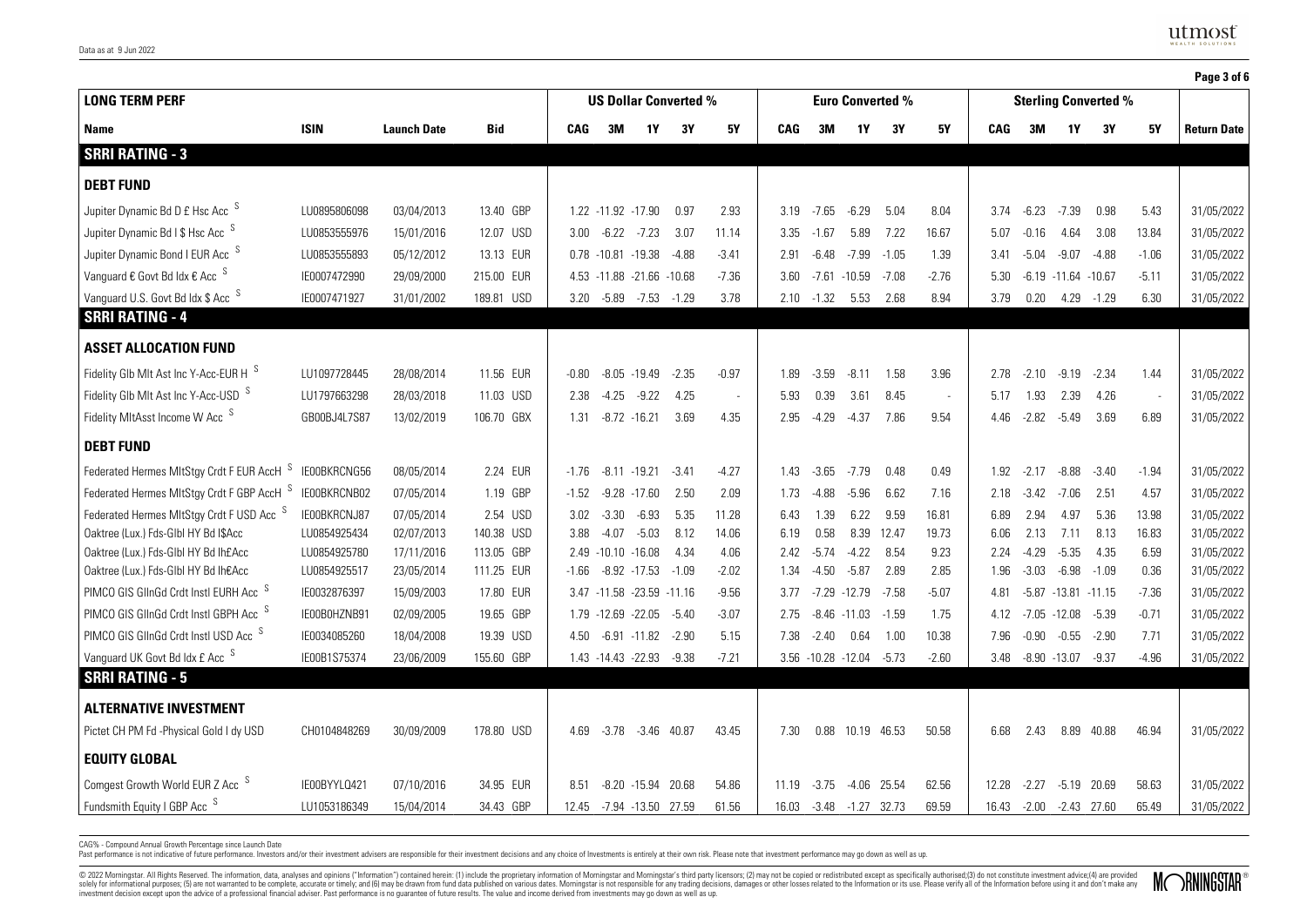|                                                     |              |                    |              |            |                        |                           |                              |                |            |                     |                      |                         |                          |                             |         |                       |               |        | Page 4 of 6        |
|-----------------------------------------------------|--------------|--------------------|--------------|------------|------------------------|---------------------------|------------------------------|----------------|------------|---------------------|----------------------|-------------------------|--------------------------|-----------------------------|---------|-----------------------|---------------|--------|--------------------|
| <b>LONG TERM PERF</b>                               |              |                    |              |            |                        |                           | <b>US Dollar Converted %</b> |                |            |                     |                      | <b>Euro Converted %</b> |                          | <b>Sterling Converted %</b> |         |                       |               |        |                    |
| <b>Name</b>                                         | <b>ISIN</b>  | <b>Launch Date</b> | Bid          | <b>CAG</b> | 3M                     | 1Y                        | 3Υ                           | 5Υ             | <b>CAG</b> | 3M                  | 1Y                   | 3Y                      | 5Υ                       | <b>CAG</b>                  | 3M      | 1Y                    | 3Υ            | 5Υ     | <b>Return Date</b> |
| Lindsell Train Global Equity C USD Acc              | IE00BK4Z4V95 | 30/06/2014         | 2.07 USD     | 9.66       |                        | $-6.99 - 18.16$           | 5.19                         | 46.32          | 13.11      | $-2.48$             | $-6.59$              | 9.42                    | 53.59                    | 13.96                       | $-0.98$ | $-7.69$               | 5.19          | 49.87  | 31/05/2022         |
| <b>EQUITY REGIONAL</b>                              |              |                    |              |            |                        |                           |                              |                |            |                     |                      |                         |                          |                             |         |                       |               |        |                    |
| FSSA Asia Focus III USD Acc S                       | IE00B0169M10 | 11/03/2010         | 24.74 USD    | 7.69       | $-3.05$                | $-9.14$ 26.81             |                              | 46.65          | 9.87       | 1.66                |                      | 3.70 31.91              | 53.94                    | 9.26                        | 3.22    |                       | 2.48 26.82    | 50.22  | 31/05/2022         |
| <b>EQUITY SINGLE COUNTRY</b>                        |              |                    |              |            |                        |                           |                              |                |            |                     |                      |                         |                          |                             |         |                       |               |        |                    |
| Fidelity Australian Divers Eq Y-Acc-AUD S           | LU0346392649 | 25/03/2008         | 26.56 AUD    | 8.71       | $-1.29$                | $-3.81$                   | 36.47                        | 54.55          | 9.25       | 3.49                |                      | 9.78 41.96              | 62.23                    | 10.01                       | 5.09    | 8.49                  | 36.48         | 58.31  | 31/05/2022         |
| LF Lindsell Train UK Equity Acc                     | GB00B18B9X76 | 10/07/2006         | 473.67 GBX   | 7.87       |                        | $-6.39 - 15.46$           | 3.02                         | 23.55          | 9.05       |                     | $-1.85 -3.51$ 7.17   |                         | 29.70                    | 10.47                       | $-0.34$ | $-4.65$               | 3.03          | 26.56  | 31/05/2022         |
| <b>SRRI RATING - 6</b>                              |              |                    |              |            |                        |                           |                              |                |            |                     |                      |                         |                          |                             |         |                       |               |        |                    |
| <b>ALTERNATIVE INVESTMENT</b>                       |              |                    |              |            |                        |                           |                              |                |            |                     |                      |                         |                          |                             |         |                       |               |        |                    |
| Polar Capital Global Tech I Inc <sup>S</sup>        | IE00B42NVC37 | 04/09/2009         | 70.21 USD    |            |                        | 16.53 -15.39 -20.56 52.50 |                              | 108.96         | 19.16      | $-11.29$            | $-9.33$              | 58.63                   | 119.35                   | 18.94                       |         | $-9.92 - 10.40$       | 52.51         | 114.04 | 31/05/2022         |
| Polar Capital Healthcare Opports I Inc <sup>S</sup> | IE00B3K93X10 | 01/04/2009         | 60.67 USD    | 14.74      | $-3.68$                |                           | $-8.88$ 29.55                | 57.42          | 16.59      | 0.99                |                      | 4.00 34.77              | 65.25                    | 15.90                       | 2.54    |                       | 2.78 29.56    | 61.25  | 31/05/2022         |
| Schroder ISF GIb Clmt Chg Eq C Acc USD S            | LU0302446132 | 29/06/2007         | 24.47 USD    |            |                        | 6.18 -7.25 -14.89 58.90   |                              | 76.71          | 7.84       |                     | $-2.75 -2.86$ 65.29  |                         | 85.49                    | 9.54                        | $-1.26$ | $-4.00$ 58.91         |               | 81.00  | 31/05/2022         |
| <b>EQUITY GLOBAL</b>                                |              |                    |              |            |                        |                           |                              |                |            |                     |                      |                         |                          |                             |         |                       |               |        |                    |
| Baillie Gifford WW Pstv Chg B USD Acc               | IE00BDCY2N73 | 08/05/2018         | 17.79 USD    |            |                        | 15.24 -11.27 -26.22       | 85.32                        | $\sim$         | 18.15      | $-6.96$             | $-15.79$             | 92.78                   | $\overline{\phantom{a}}$ | 17.24                       |         | $-5.53 - 16.78$       | 85.34         |        | 31/05/2022         |
| Fidelity MSCI World Index USD P Acc S               | IE00BYX5NK04 | 20/03/2018         | 7.10 USD     | 8.72       | $-5.62$                | $-4.79$                   | 42.82                        | $\sim$         | 12.30      | $-1.04$             | 8.67                 | 48.56                   | $\sim$                   | 11.50                       | 0.48    | 7.39                  | 42.83         |        | 31/05/2022         |
| Fundsmith Equity I USD Acc S                        | LU0893933373 | 04/03/2013         | 30.78 USD    | 12.98      |                        | $-7.89 - 13.35$           | 27.69                        | 62.27          | 15.36      | $-3.42$             | $-1.10$              | 32.83                   | 70.34                    | 15.18                       | $-1.94$ | $-2.26$               | 27.70         | 66.22  | 31/05/2022         |
| Mercer Pas Sus Gb Eq Fr A4-0.0750USD                | IE00BMYD9019 | 10/02/2021         | 100.18 USD   | 0.14       | $-7.01$                | $-5.95$                   |                              |                | 10.18      | $-2.50$             | 7.34                 |                         |                          | 7.64                        | $-1.00$ | 6.08                  |               |        | 31/05/2022         |
| <b>EQUITY REGIONAL</b>                              |              |                    |              |            |                        |                           |                              |                |            |                     |                      |                         |                          |                             |         |                       |               |        |                    |
| BGF Emerging Markets D2 S                           | LU0252970164 | 19/05/2006         | 43.34 USD    |            | 9.58 -10.99 -28.61     |                           | 13.96                        | 29.41          | 10.81      |                     | $-6.67 -18.52$ 18.55 |                         | 35.85                    | 12.38                       |         | -5.24 -19.48 13.97    |               | 32.56  | 31/05/2022         |
| Fidelity European Dynamic Gr Y-Acc-EUR <sup>S</sup> | LU0318940003 | 22/10/2007         | 28.22 EUR    | 5.34       |                        | -7.00 -17.25              | 18.36                        | 36.88          | 7.36       | $-2.49$             |                      | $-5.56$ 23.12           | 43.69                    | 8.82                        | $-0.99$ | -6.67                 | 18.37         | 40.21  | 31/05/2022         |
| Fidelity MSCI Emerg Mkts Indx USD P Acc S           | IE00BYX5M039 | 20/03/2018         | 4.84 USD     | $-0.76$    |                        | $-6.61 - 19.81$           | 14.77                        | $\sim$         | 2.51       | $-2.08$             |                      | $-8.48$ 19.39           | $\overline{\phantom{a}}$ | 1.78                        | $-0.58$ |                       | $-9.55$ 14.78 |        | 31/05/2022         |
| Fidelity MSCI Europe Indx EUR P Acc S               | IE00BYX5MD61 | 20/03/2018         | 6.63 EUR     | 3.53       | $-4.95$                | $-9.50$                   | 23.48                        | $\overline{a}$ | 6.94       | $-0.34$             | 3.29                 | 28.45                   | $\overline{\phantom{a}}$ | 6.18                        | 1.19    | 2.08                  | 23.49         |        | 31/05/2022         |
| MFS Meridian Continen Eurp Eq W1 EUR                | LU0944407773 | 19/08/2013         | 21.96 EUR    | 6.75       |                        | $-4.32 - 10.51$           | 30.31                        | 41.83          | 9.46       | 0.32                | 2.14                 | 35.56                   | 48.88                    | 9.43                        | 1.86    | 0.94                  | 30.32         | 45.28  | 31/05/2022         |
| Schroder ISF Emerging Asia C Acc USD <sup>S</sup>   | LU0181496059 | 09/01/2004         | 55.59 USD    | 7.66       |                        | -7.76 -20.47 36.34        |                              | 47.18          | 8.68       | $-3.28$             |                      | $-9.23$ 41.83           | 54.50                    | 8.56                        |         | $-1.80 - 10.30$ 36.35 |               | 50.76  | 31/05/2022         |
| <b>EQUITY SINGLE COUNTRY</b>                        |              |                    |              |            |                        |                           |                              |                |            |                     |                      |                         |                          |                             |         |                       |               |        |                    |
| Comgest Growth Japan JPY I Acc S                    | IE00BQ1YBP44 | 17/12/2014         | 1,597.00 JPY |            | $9.11 - 14.54 - 28.07$ |                           | 7.06                         | 29.63          | 11.27      | -10.39 -17.90 11.37 |                      |                         | 36.08                    | 12.32                       |         | $-9.02 - 18.87$       | 7.07          | 32.78  | 31/05/2022         |
| Fidelity Index UK P Acc <sup>S</sup>                | GB00BJS8SF95 | 03/03/2014         | 157.13 GBX   | 5.09       | $-2.78$                | $-4.07$                   | 18.73                        | 18.80          | 6.03       | 1.93                | 9.49                 | 23.51                   | 24.71                    | 7.12                        | 3.50    | 8.20                  | 18.74         | 21.69  | 31/05/2022         |
| Fidelity MSCI Japan Index USD P Acc S               | IE00BYX5N334 | 20/03/2018         | 5.23 USD     | 1.09       |                        | -7.79 -13.44 15.79        |                              | $\overline{a}$ | 4.42       |                     | $-3.32 -1.20$ 20.45  |                         | $\overline{\phantom{a}}$ | 3.68                        | $-1.84$ | $-2.37$               | 15.80         |        | 31/05/2022         |
| Fidelity S&P 500 Index USD P Acc S                  | IE00BYX5MS15 | 20/03/2018         | 7.98 USD     | 11.79      |                        | $-5.22$ $-0.72$ 55.25     |                              | $\sim$         | 15.47      |                     | $-0.62$ 13.31 61.50  |                         |                          | 14.66                       |         | 0.91 11.98 55.26      |               |        | 31/05/2022         |

CAG% - Compound Annual Growth Percentage since Launch Date

Past performance is not indicative of future performance. Investors and/or their investment advisers are responsible for their investment decisions and any choice of lavestinents is entirely at their own risk. Please note

© 2022 Morningstar. All Rights Reserved. The information, data, analyses and opinions ("Information") contained herein: (1) include the proprietary information of Morningstar and Morningstar's third party licensos; (2) may

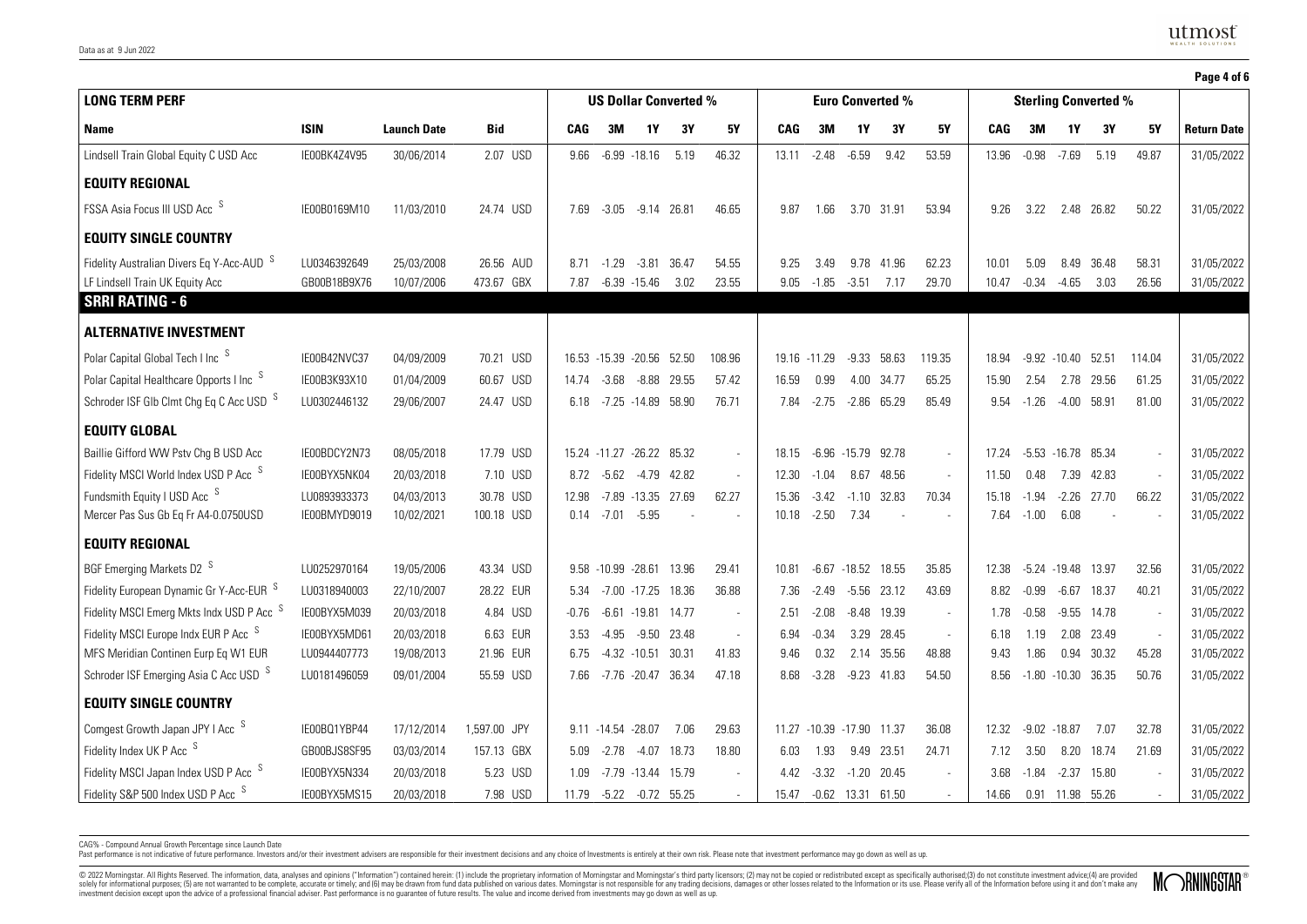|                                                     |              |                              |            |                         |                             |         |       |                          |       |              |                          |       |       |       |         |                        |       |       | Page 5 of 6        |
|-----------------------------------------------------|--------------|------------------------------|------------|-------------------------|-----------------------------|---------|-------|--------------------------|-------|--------------|--------------------------|-------|-------|-------|---------|------------------------|-------|-------|--------------------|
| <b>LONG TERM PERF</b>                               |              | <b>US Dollar Converted %</b> |            | <b>Euro Converted %</b> | <b>Sterling Converted %</b> |         |       |                          |       |              |                          |       |       |       |         |                        |       |       |                    |
| <b>Name</b>                                         | <b>ISIN</b>  | Launch Date                  | Bid        | CAG                     | 3M                          | 1Y      | 3Υ    | 5Υ                       | CAG   | 3M           | 1Υ                       | 3Υ    | 5Υ    | CAG   | 3M      | 1Υ                     | 3Y    | 5Υ    | <b>Return Date</b> |
| FSSA China Growth VI USD Acc <sup>5</sup>           | IE00BG1V0V41 | 20/09/2018                   | 11.80 USD  |                         | 4.58 -15.89 -29.41          |         | 18.33 | $\overline{\phantom{0}}$ |       |              | 7.23 -11.81 -19.44 23.09 |       |       |       |         | $6.01 - 10.46 - 20.38$ | 18.34 |       | 31/05/2022         |
| Loomis Sayles US Growth Eq S/A USD                  | LU1429558577 | 14/10/2016                   | 194.44 USD |                         | 12.55 -14.15 -16.78 37.36   |         |       | 71.62                    | 13.08 | $-9.99$      | -5.02                    | 42.88 | 80.15 | 1189  | $-8.61$ | -6.14                  | 37.37 | 75.79 | 31/05/2022         |
| l Schroder Income Fd Z Acc                          | GB00B3PM1190 | 11/05/2011                   | 1.21 GBP   |                         | $-2.45$                     | 3.21    | 23.82 | 26.91                    |       |              | 2.28 17.80               | 28.80 | 33.22 |       |         | 3.85 16.41             | 23.83 | 30.00 | 31/05/2022         |
| Schroder ISF Indian Equity C Acc USD S              | LU0264410993 | 10/11/2006                   | 277.05 USD | 6 77                    | $-6.29$                     | $-0.54$ | 22.73 | 38.24                    | 8.03  |              | $-1.74$ 13.52            | 27 67 | 45.12 | 967   | $-0.23$ | 12.18                  | 22.74 | 41.61 | 31/05/2022         |
| $\mid$ T. Rowe Price US Lg Cap Gr Eq Q USD $\mid$ S | LU0860350577 | 14/01/2013                   | 37.26 USD  |                         | 10.20 -14.46 -19.40         |         | 38.87 | 85.37                    |       | 10.73 -10.31 | -8.01                    | 44.46 | 94.59 | 11.94 | $-8.94$ | $-9.09$                | 38.88 | 89.88 | 31/05/2022         |

S - These investment options correspond to underlying funds, which are authorised for distribution in Singapore.

SGP - These investment options correspond to underlying funds, which are available to Singapore Investors ONLY

~ Investment options marked with this symbol correspond to underlying funds, which are Not available for distribution in the EEA and Switzerland.

CAG% - Compound Annual Growth Percentage since Launch Date

Past performance is not indicative of future performance. Investors and/or their investment advisers are responsible for their investment decisions and any choice of lavestinents is entirely at their own risk. Please note

© 2022 Morningstar. All Rights Reserved. The information, data, analyses and opinions ("Information") contained herein: (1) include the proprietary information of Morningstar and Morningstar's third party licensos; (2) may